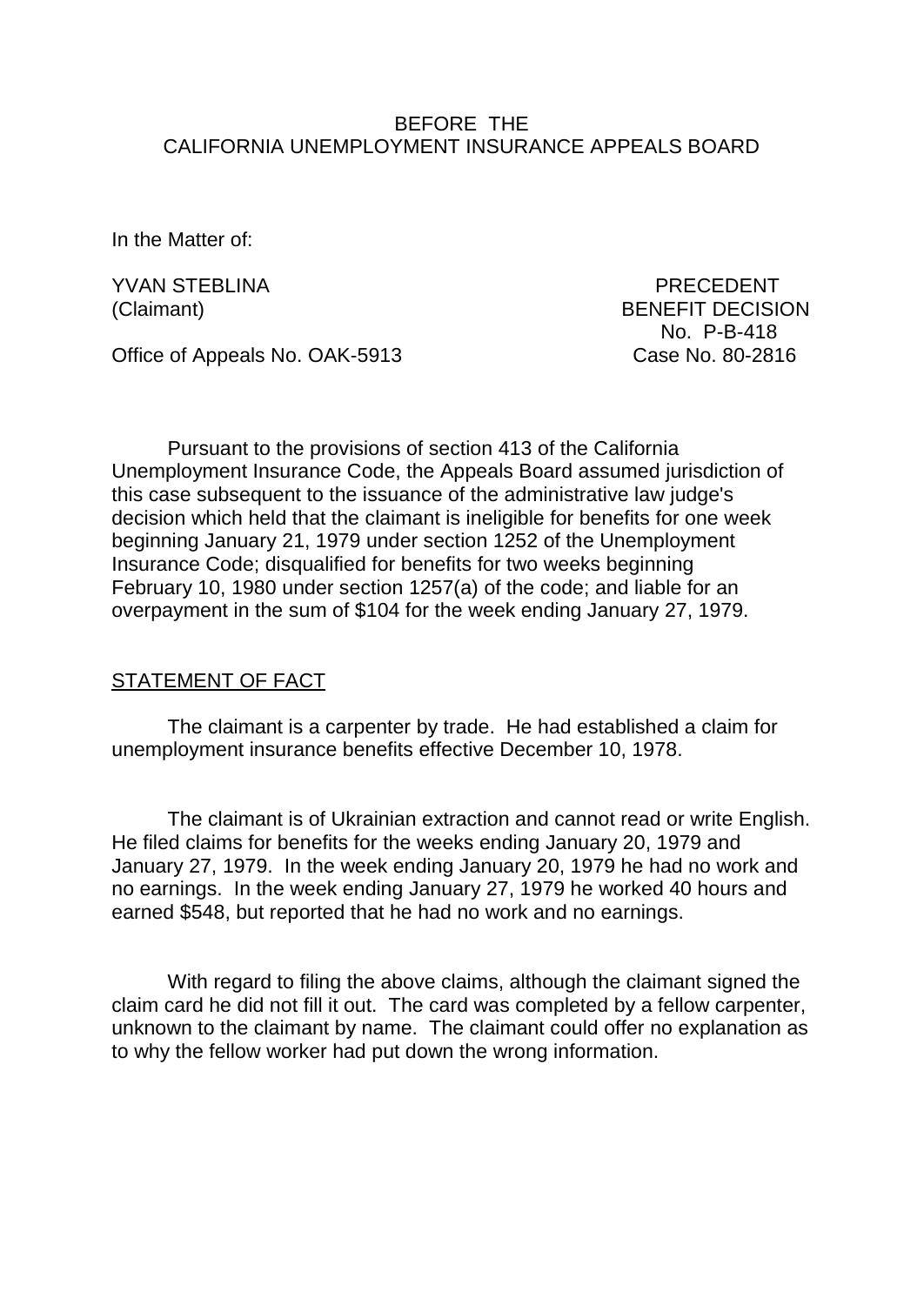Concerning the issue of whether the claimant could repay the overpayment, the testimony was extremely limited. After the claimant testified at the hearing that he was now working, the following question was asked and answered:

"If you had to pay back that \$104, would it cause you an unreasonable hardship?

"A. I don't know."

# REASONS FOR DECISION

Section 1252 of the California Unemployment Insurance Code provides in part that an individual is "unemployed" in any week during which he or she performs no services and with respect to which no wages are payable to him or her or in any week of less than fulltime work.

In the week ending January 27, 1979 the claimant worked full time and earned \$548. Accordingly, he was not an unemployed individual within the meaning of section 1252 of the code and therefore not entitled to benefits for that week.

Section 1257(a) of the code, effective January 1, 1980, provides:

"An individual is also disqualified for unemployment compensation benefits if:

"(a) He or she willfully, for the purpose of obtaining unemployment compensation benefits, either made a false statement or representation, with actual knowledge of the falsity thereof, or withheld a material fact in order to obtain any unemployment compensation benefits under this division." (underscoring added)

This amendment to section 1257(a) of the code was contained in Assembly Bill No. 1394, which was approved by the Governor on September 21, 1979, and filed by the Secretary of State on September 22, 1979, as Chapter 890 of the Statutes of 1979. Section 3, of Statutes of 1979, Chapter 890, provides: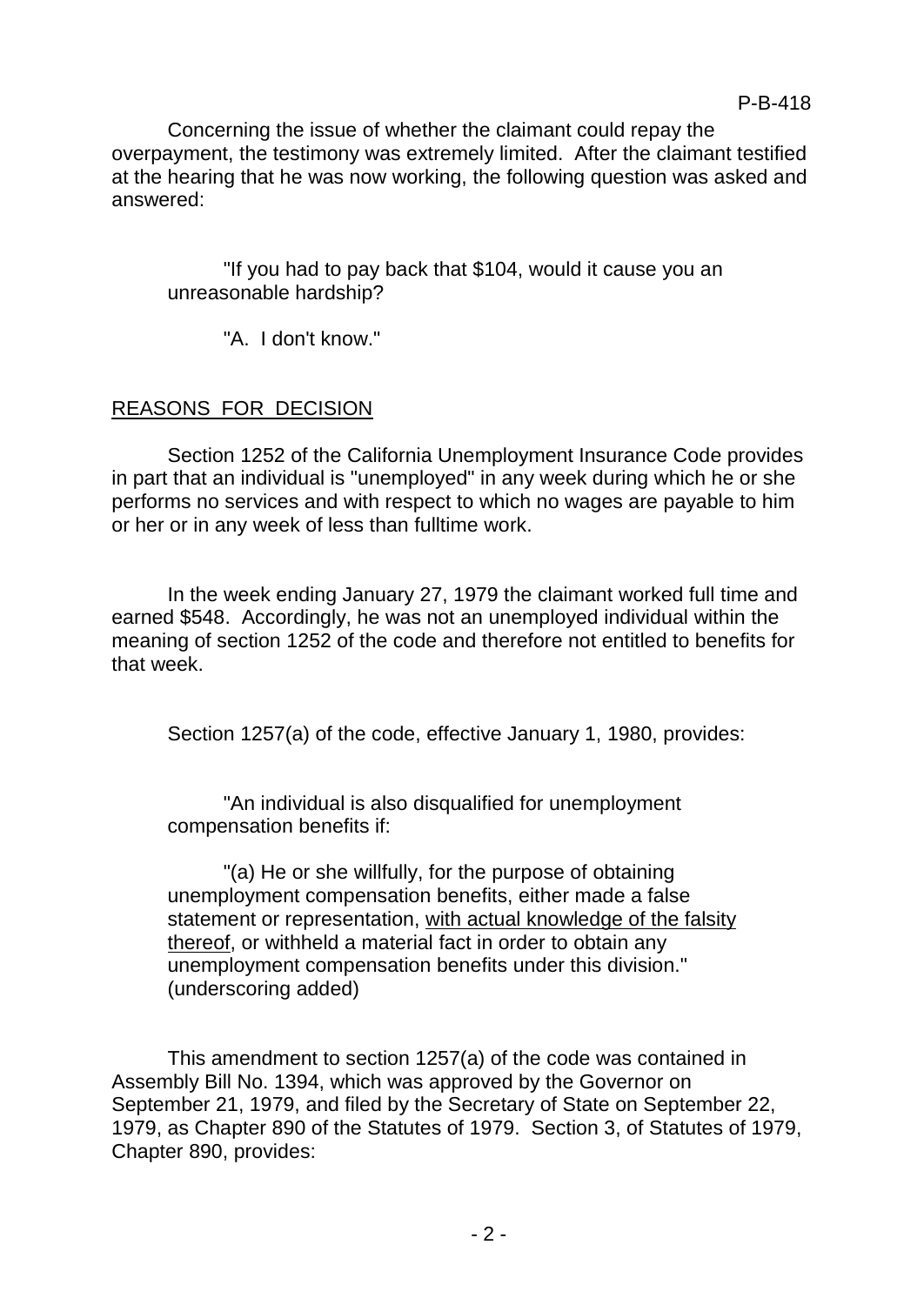"The amendment of these sections made at the 1979-80 Regular Session of the Legislature does not constitute a change in, but is declaratory of, the existing law, and is intended to overrule the California Unemployment Appeals Board Precedent Benefit Decision No. 379."

In Appeals Board Decision No. P-B-379, the claimant did not speak or understand English. Her English-speaking daughter dealt with the Department from the inception of the claim, and the claimant was paid benefits as a result of the daughter's preparation of claim forms. In addition, the employer customarily contacted the claimant through the daughter, who transmitted the information to the claimant in Spanish. The employer offered jobs to the claimant and the daughter, the latter taking the telephone call. The claimant was not notified of the offer because of an oversight. The daughter prepared claims for benefits for the week and did not disclose the offer on the claimant's claim form. The Appeals Board then held that an agency relationship was established through the conduct of the parties and that the claimant, as principal, was bound by the acts of her daughter. It was further held that the claimant improperly withheld material facts and was subject to disqualification under sections 1257(a) and 1260(d) of the code since it is the claimant's responsibility to report any factor which bears on eligibility, and inability to understand or write the English language is no excuse.

The legislature has spoken and has expressed the legislative intent in clear language. To constitute a false statement or representation which is disqualifying under section 1257(a) of the code, the statement or representation must be made "with actual knowledge of the falsity thereof." By declaring that actual knowledge of falsity is a necessary element in benefit preclusion cases under the above statute, the legislature has chosen to provide a shield for those claimants whose ignorance, illiteracy or unfamiliarity with fine points of law, innocently exposes them to forfeiture of unemployment insurance benefits.

In this case the claimant's agent was a fellow carpenter unknown to the claimant by name. The claimant cannot read or write English. Under the circumstances we find the claimant did not make a false statement with actual knowledge of the falsity thereof, and is not disqualified for benefits under section 1257(a) of the code.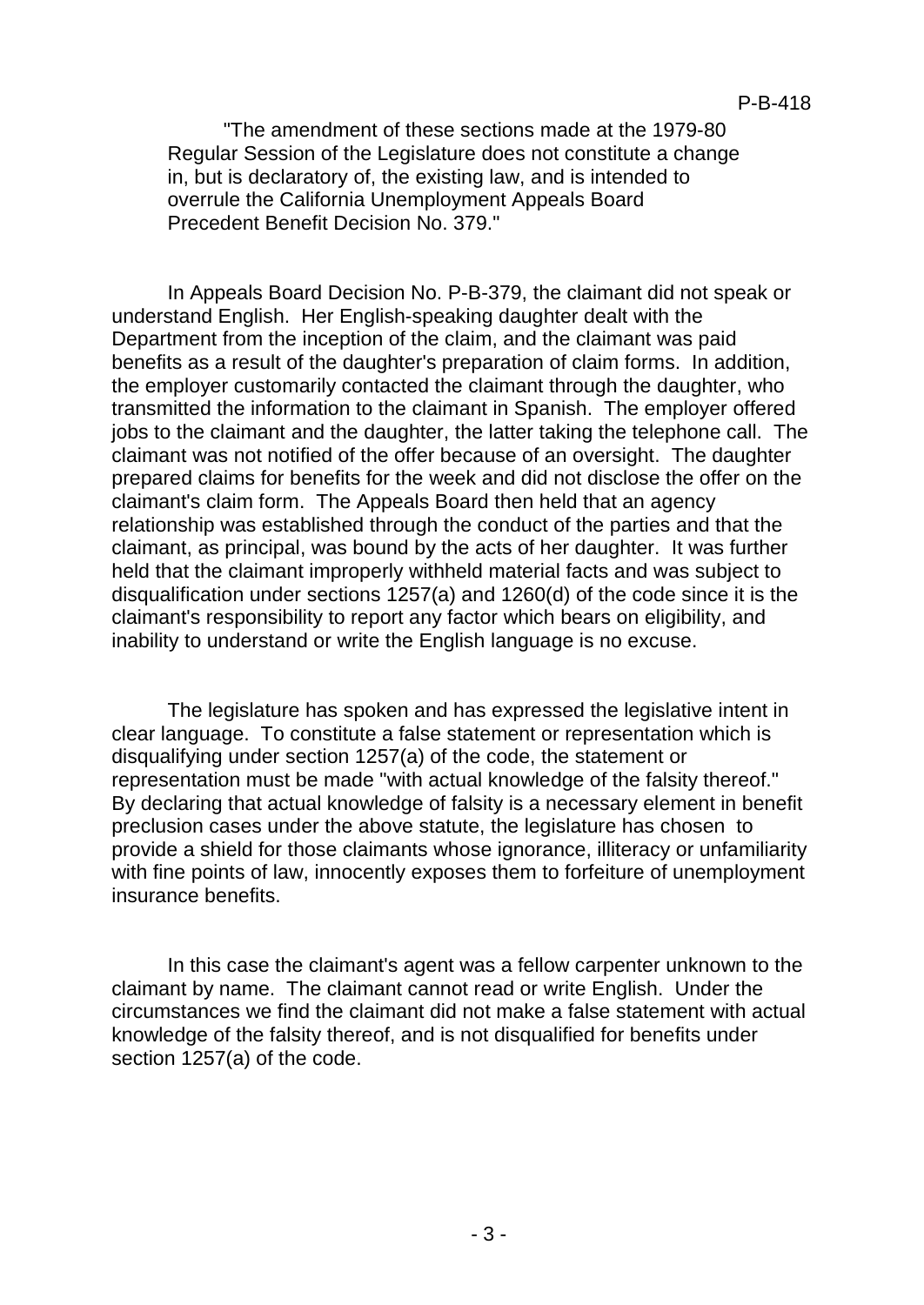Section 1375 of the Unemployment Insurance Code provides:

"Any person who is overpaid any amount as benefits under this part is liable for the amount overpaid unless:

"(a) the overpayment was not due to fraud, misrepresentation or willful nondisclosure on the part of the recipient, and

"(b) The overpayment was received without fault on the part of the recipient, and its recovery would be against equity and good conscience."

It is clear that the claimant has met the requirements of subdivision (a), i.e., there was no fraud, misrepresentation, or wilful nondisclosure on the part of the claimant. Further,we find that under the circumstances there was no fault on the claimant's part and thus, the issue before the Board is whether under subdivision (b) it would be against equity and good conscience to recover the overpayment.

In Gilles v. Department of Human Resources Development (1974), 11 Cal.3d 313, 113 Cal. Rptr. 374, the California Supreme Court held that a decision on whether the recovery of an overpayment is against equity and good conscience must be based not merely on the notice to the claimant that he may be required to repay the benefits, but consideration must also be given to the cause of the overpayment, whether the claimant received only normal unemployment benefits or some extra duplicative benefits, whether the claimant changed his position in reliance upon the receipt of the benefits, and whether the recovery of the overpayment by imposing extraordinary hardship on the claimant would tend to defeat the objectives of the unemployment insurance program.

In view of the limited testimony on the question of whether it would be against equity and good conscience to recover the overpayment, this issue must be remanded to an administrative law judge for hearing and decision.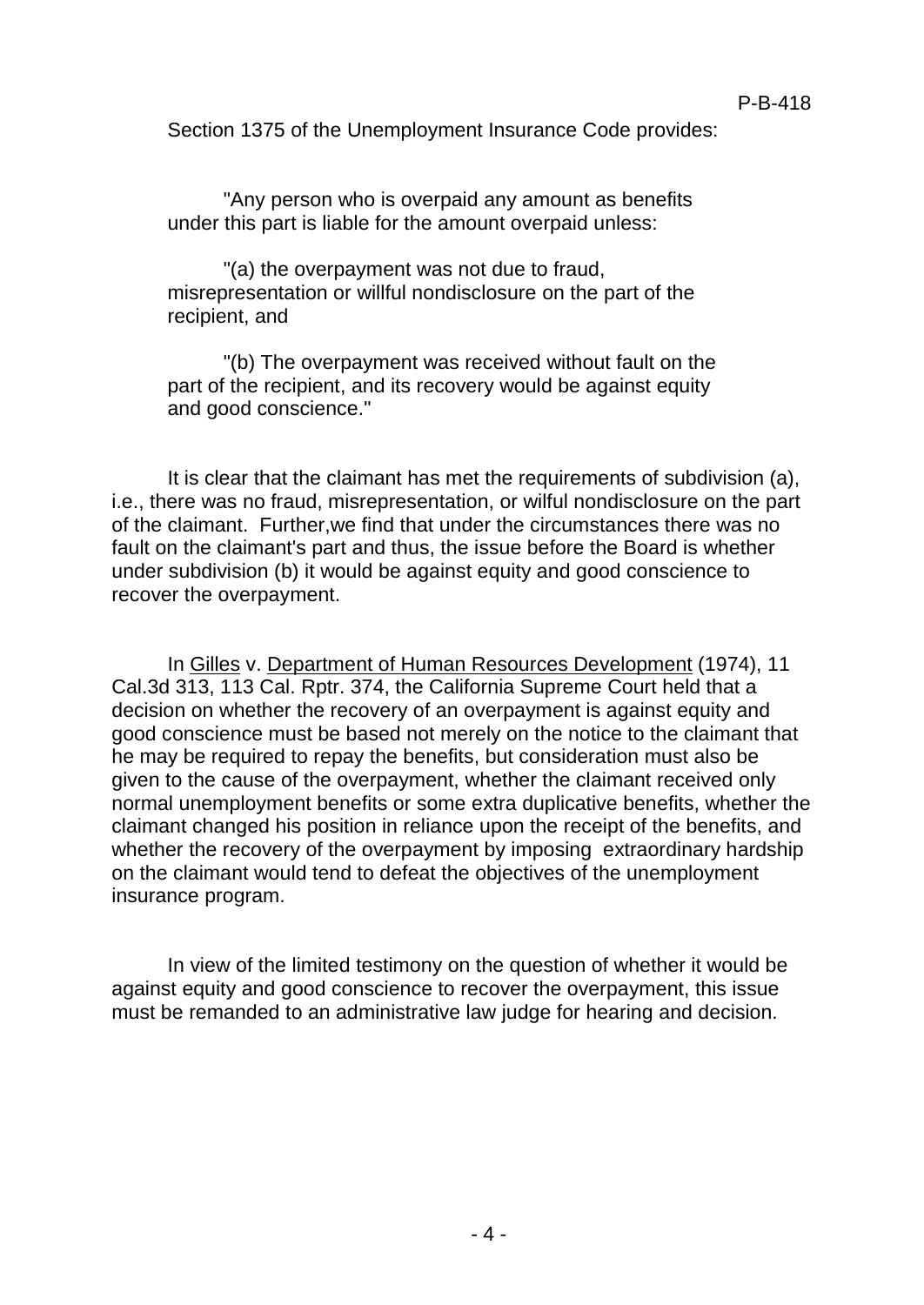### DECISION

The decision of the administrative law judge is modified. The claimant is ineligible for benefits for one week beginning January 21, 1979 under section 1252 of the code. The claimant is not disqualified for benefits under section 1257(a) of the code. The issue of whether it would be against equity and good conscience to require the claimant to repay the overpayment is remanded to an administrative law judge for hearing and decision. Insofar as Appeals Board Decision No. P-B-379 is inconsistent with this decision, it is overruled.

Sacramento, California, January 6, 1981.

# CALIFORNIA UNEMPLOYMENT INSURANCE APPEALS BOARD

### MARILYN H. GRACE

HERBERT RHODES - NotVoting

LORETTA A. WALKER

RAFAEL A. ARREOLA

SEPARATE OPINION ATTACHED:

DON BLEWETT, Chairperson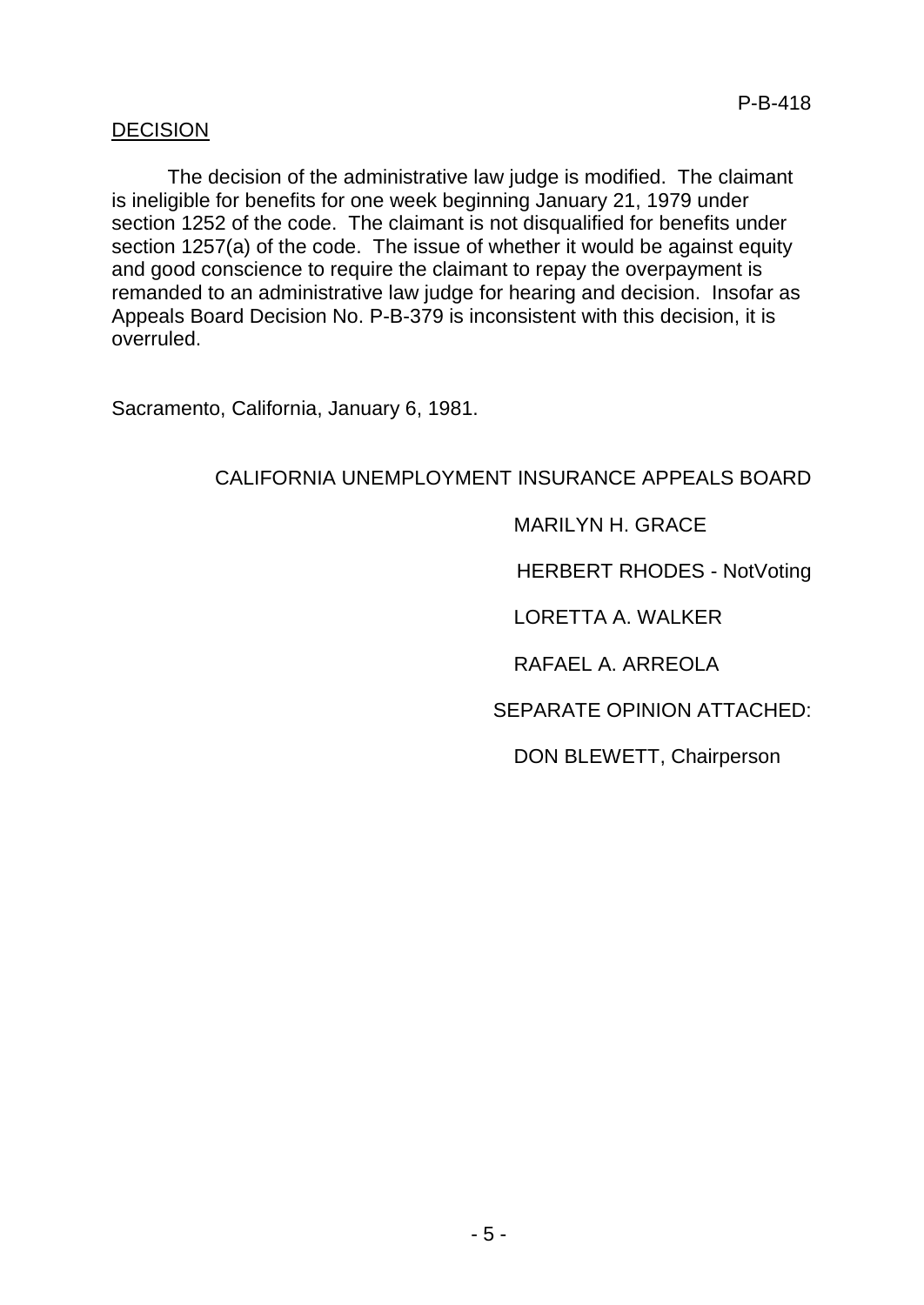### SEPARATE OPINION

I dissent in part. I agree that the claimant is not subject to disqualification under section 1257(a) of the code, because he lacked any actual knowledge of the false information entered on the claim form because he had a language problem and had to rely upon another person to fill out that form. However, I cannot agree that there was no fault on the claimant's part so that he could be relieved of the overpayment. I believe that the claimant has a duty to make certain that the Department is provided with the correct information necessary for it to make a determination of eligibility. Although the claimant had no actual knowledge that his work and earnings were not correctly reported to the Department, he nevertheless did not provide the correct information and this resulted in the overpayment.

In Appeals Board Decision No. P-B-368 it is stated:

". . . fault is something less than fraud, misrepresentation, or wilful nondisclosure, and implies a degree of negligence or blame attributable to the receipt of erroneous payments such as, for example, failure to disclose to the Department facts within the recipient's knowledge which were known, or should have been known, to be material in determining eligibility for benefits. Fault does not signify wilful Intent or evil design; rather fault results from negligence, an error of judgment, or inadvertence due to lack of care or carelessness."

The basic premise of unemployment insurance as set out in section 100 of the code is that benefits are to be paid to individuals who are unemployed through no fault of their own. It is universally known that you cannot be employed full time and still receive benefits. The claimant herein, although because of his language problem may not have known what was written on the claim forms, did know that he had worked 40 hours and earned \$548 during the week in question and yet he was paid his full benefits for that week of \$104. He made no Inquiry of the Department to ascertain if the payment was in error.